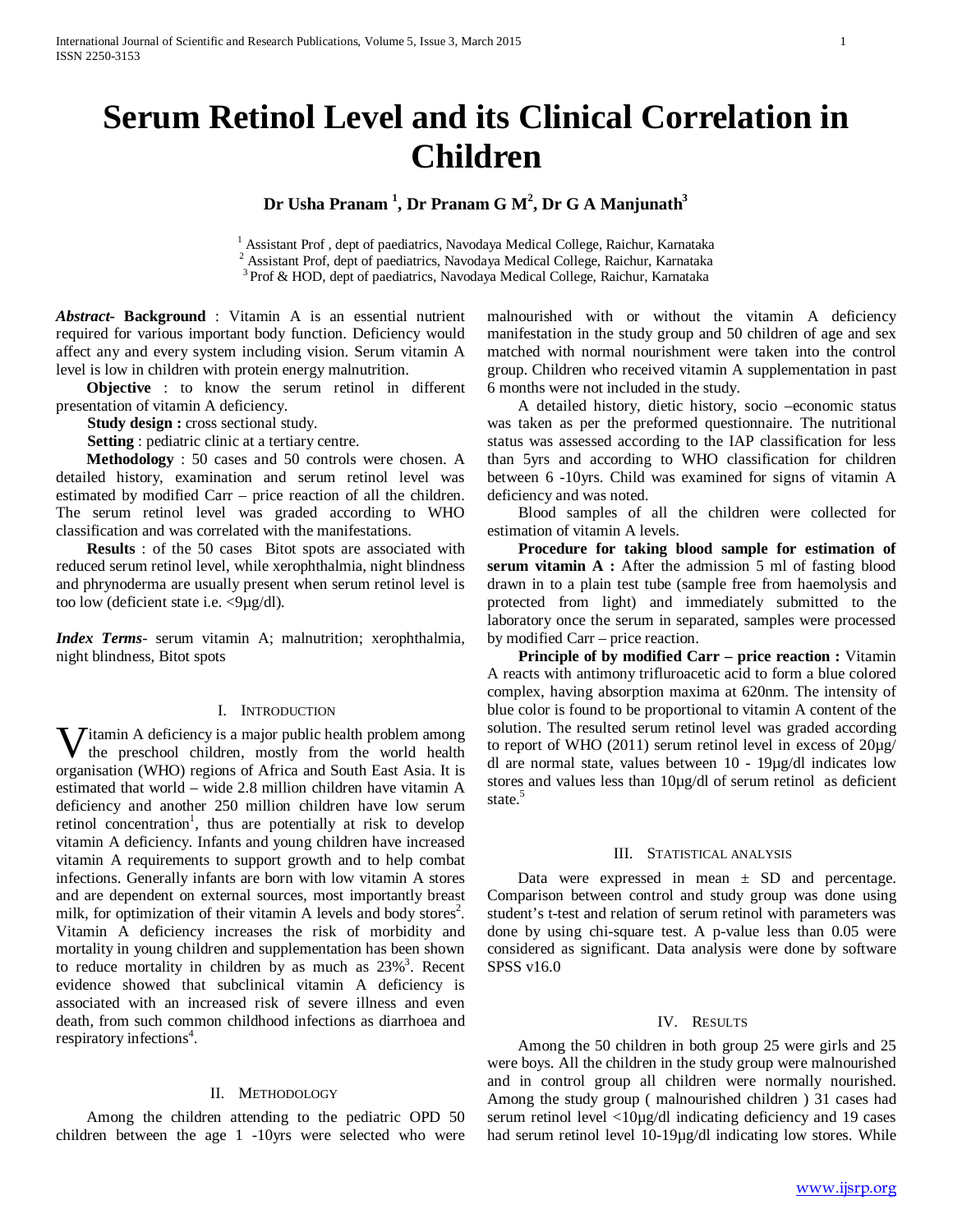no case had serum retinol level >20µg/dl, indicating normal levels of serum retinol. (**Table 1).** and only 4 among the control group ( normally nourished) had low stores and none had deficient state.

The mean serum retinol level among the study group was found to be  $9.87 \pm 3.9$  µg/dl and in control group it was 23.47  $\pm 2.54$  µg/dl. The serum retinol level in the study group was significantly low when compared to children in the control group And was statistically very significant. (**Table 2) (fig 1)**

Among the 50 cases in study group 26 had conjunctival xerosis, 19 had bitot spots, 2 had night blindness, 12 had phrynoderma and 4 had generalized hyperpigmentation. And among the control 3 children had bitot spots. **(Table 3)**

# **Relation with eye manifestation.**

In the present study 26 out of 50 cases had xerophthalmia out of which 18 cases had serum retinol level of <10µg/dl and remaining 8 cases had deficient state i.e. 10 -19µg/dl of serum retinol. 19 out of 50cases had bitot spots, out of which 10 cases had serum retinol level of <10µg/dl and remaining 9 cases had deficient state i.e. 10 -19µg/dl of serum retinol. 3 out of the 50 control children had bitot spots , the serum retinol level of all the 3 were in the range of deficiency state.

We had two cases of night blindness and both had severe deficient state that is 3.03µg/dl and 2.65µg/dl.

### **Relation with skin manifestation**

Among the skin manifestations 12 cases had phrynoderma among which 8 cases had serum retinol level of <10µg/dl and remaining 4 cases had deficient state i.e. 10 -19µg/dl of serum retinol. 4 cases had generalised hyper pigmentation and among which 3 cases had serum retinol level of <10µg/dl and remaining 1 case had deficient state i.e. 10 -19µg/dl of serum retinol

Children with more than 1 manifestation had serum retinol level of less than 10µg/dl.

# **Table 1: Serum retinol status in study group and control group with WHO standard**

| Group                  | Serum retinol levels | Total                 |         |    |
|------------------------|----------------------|-----------------------|---------|----|
|                        | $<$ l $0$ µg/dl      | $10-19\mu\text{g/dl}$ | 20µgldl |    |
| Study group $(n=50)$   |                      |                       |         | 50 |
| Control group $(n=50)$ |                      |                       | 40      | 50 |

| Table 2: Mean Serum retinol levels in the study group and control group |  |  |  |  |
|-------------------------------------------------------------------------|--|--|--|--|
|                                                                         |  |  |  |  |

|                                             | Study<br>$(n=50)$ | Control<br>$(n=50)$                                                | difference<br>Mean | p-value  |
|---------------------------------------------|-------------------|--------------------------------------------------------------------|--------------------|----------|
| $(\mu g/dl)$<br>Mean<br>serum retinol level | $9.87 \pm 3.$     | $\sim$ $\sim$<br>$\sim$<br>$\overline{A}$<br>$\angle$ .+<br>ر. ، ے | 13.59              | P< 0.001 |

# **Table 3 : Relation between serum retinol level and clinical manifestation in the case group**

|                                                                       | Serum retinol levels |                     |                   |  |
|-----------------------------------------------------------------------|----------------------|---------------------|-------------------|--|
| Clinical manifestation                                                | $\geq$ 20µg/dl       | 10-19.99 $\mu$ g/dl | $\leq$ 9.99 µg/dl |  |
| Conjunctiva Xerosis (XIA)                                             | $\theta$             | 8                   | 18                |  |
| Bitot spots (X1B)                                                     | $\theta$             | 9                   | 10                |  |
| Corneal Xerosis $(X2)$                                                | $\theta$             | $\Omega$            | $\Omega$          |  |
| Corneal ulceration / Keratomalacia < l/3rd corneal<br>surface $(X3A)$ | $\Omega$             | $\Omega$            | $\Omega$          |  |
| Corneal ulceration / Keratomalacia > 1/3rd corneal<br>surface $(X3B)$ | $\Omega$             | $\theta$            | U                 |  |
| Night blindness (XN)                                                  | $\Omega$             | $\Omega$            | 2                 |  |
| Corneal Scar (XS)                                                     | $\Omega$             | $\Omega$            | $\Omega$          |  |
| Xerophthalmia fundus(XF)                                              | $\theta$             | $\theta$            | $\theta$          |  |
| Phrynoderma                                                           |                      | 4                   | 8                 |  |
| Generalized<br>hyper pigmentation                                     |                      |                     | 3                 |  |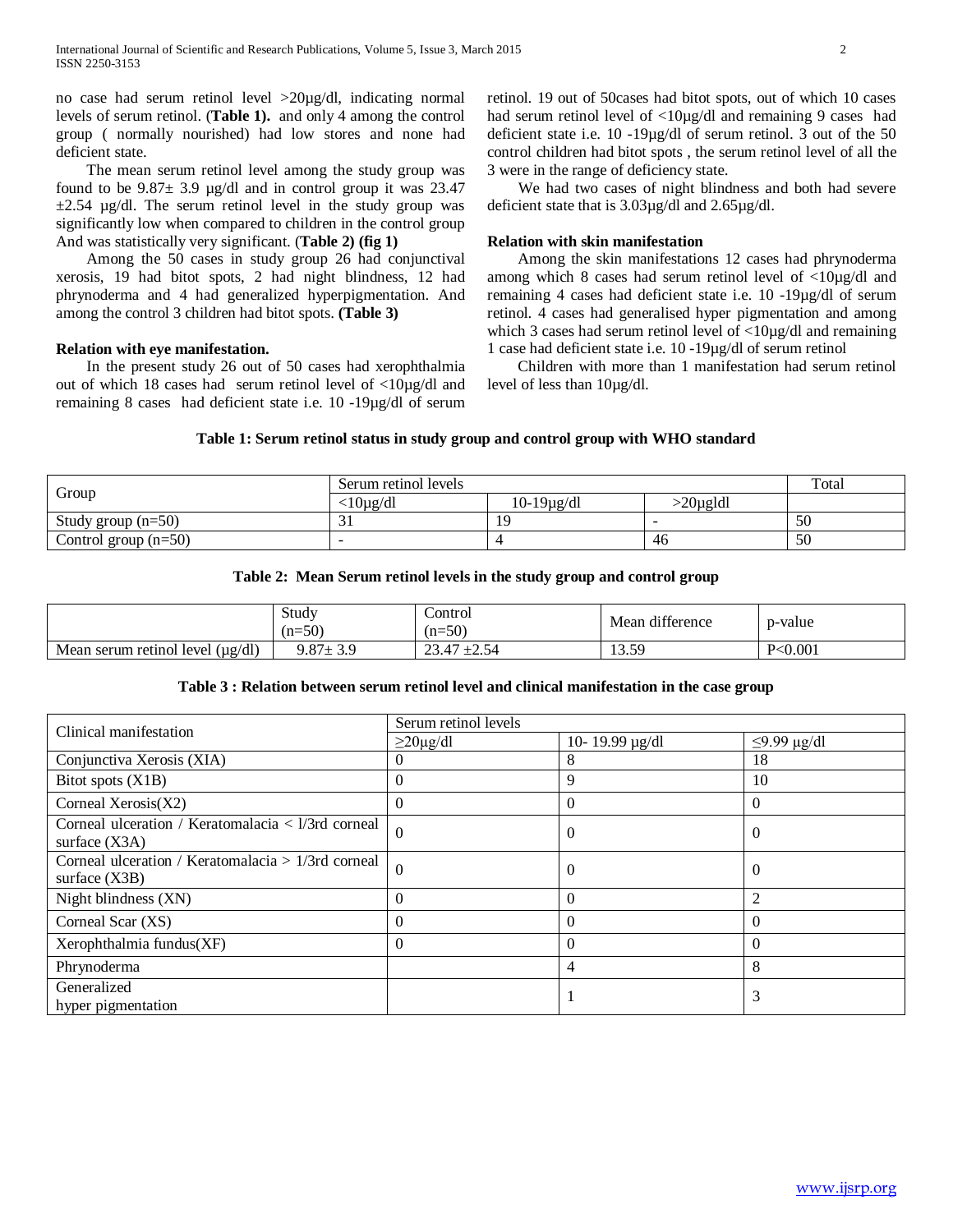



#### V. DISCUSSION

In the present study all the malnourished children had serum retinol level <20 µg/ dl. According to report of WHO (2011) serum retinol level in excess of  $20\mu$ g/ dl are not associated with deficiency state, but the values between 10 - 19µg/dl indicates low stores and values less than 10µg/dl of serum retinol are associated with severe deficiency.<sup>5</sup>According to Interdepartmental Committee on Nutrition for National Development (ICNND) manual of nutritional survey published in the year 1963, serum retinol has been suggested as per µg/dl, normal >20 µg/dl, low 10 - 19µg/dl and deficient  $\langle 10 \mu g/d \vert^6$ . Similarly Mclaren in the year 1991 reported that the serum retinol levels falls below normal limits (20 - 50 µg/dl) before functional or structural changes occur. Values below <10µg/dl are strongly suggestive of deficiency, but values between  $10 - 20\mu\text{g/dl}$  are difficult to interpret.<sup>7</sup>

This reduced serum retinol levels is probably due to reduced intake. Infections which causes reduced intake and defective absorption of vitamin A as well as increased renal loss as suggested by Semba R  $D^8$ . Protein energy malnutrition-(Kwashiorkor) Deficiency of proteins leads to impaired synthesis of RBP. This indicates that vitamin A deficiency in serum is due to decrease in RBP and plasma prealbumin. Guillermo Arrovave, Dorothy W, Jose M, Moises B and Nevin S S, under the study title 'serum and liver vitamin A and lipids in children with severe protein malnutrition'9 ,studied serum levels of total lipids, phospholipids, cholesterol vitamin A and carotene in children with kwashiorkor on admission to the hospital and at regular intervals during the recovery, their data indicated that total lipids and vitamin A decrease in liver tissue simultaneously with an increase in the serum components suggesting that an initial impairment in lipid and vitamin A blood transport is possibly associated with decrease in plasma protein fraction to which the lipid compounds are normally bound. In the year 2012, Gopalan C, Venkatachalan, P S Bhavani, in their study 'studies of vitamin A deficiency in children<sup>'10</sup> found that there was a lack of association between the incidence of night blindness and ocular signs o vitamin A deficiency. They also found that by supplementing high protein diet without vitamin A supplementation brought about a significant increase in the levels of vitamin A in the serum of the children with kwashiorkor while not seen who had only vitamin A supplementation. In the study titled 'impaired intestinal localization of mesenteric lymphoblasts associated with vitamin A deficiency and protein calorie malnutrition'<sup>11</sup> M R McDermott, D A Mark, A. D. Befus, B.S. Baliga, R M Suskind and J Bienenstock in the year 1981 suggested that the early stages of protein calorie malnutrition or protein calorie malnutrition with vitamin A deficiency interferes with the traffic of immunocompetant lymphocytes between the various anatomical sites included in the common mucosal immunological system.

In a study titled "Vitamin A deficiency and the prevalence of xerophthalmia in southern Rwanda" by Selim Rashed, Henk Renkema, Jose d'Astous, Katherine Gray-Donald, and Jean Lambert found that the serum retinol level was significantly lower than children without bitot spots.

This study was taken up to study the relation of serum retinol level and vitamin A manifestation. As majority of the studies have found out the various vitamin A deficiency manifestation, few extensive studies have been able to find the